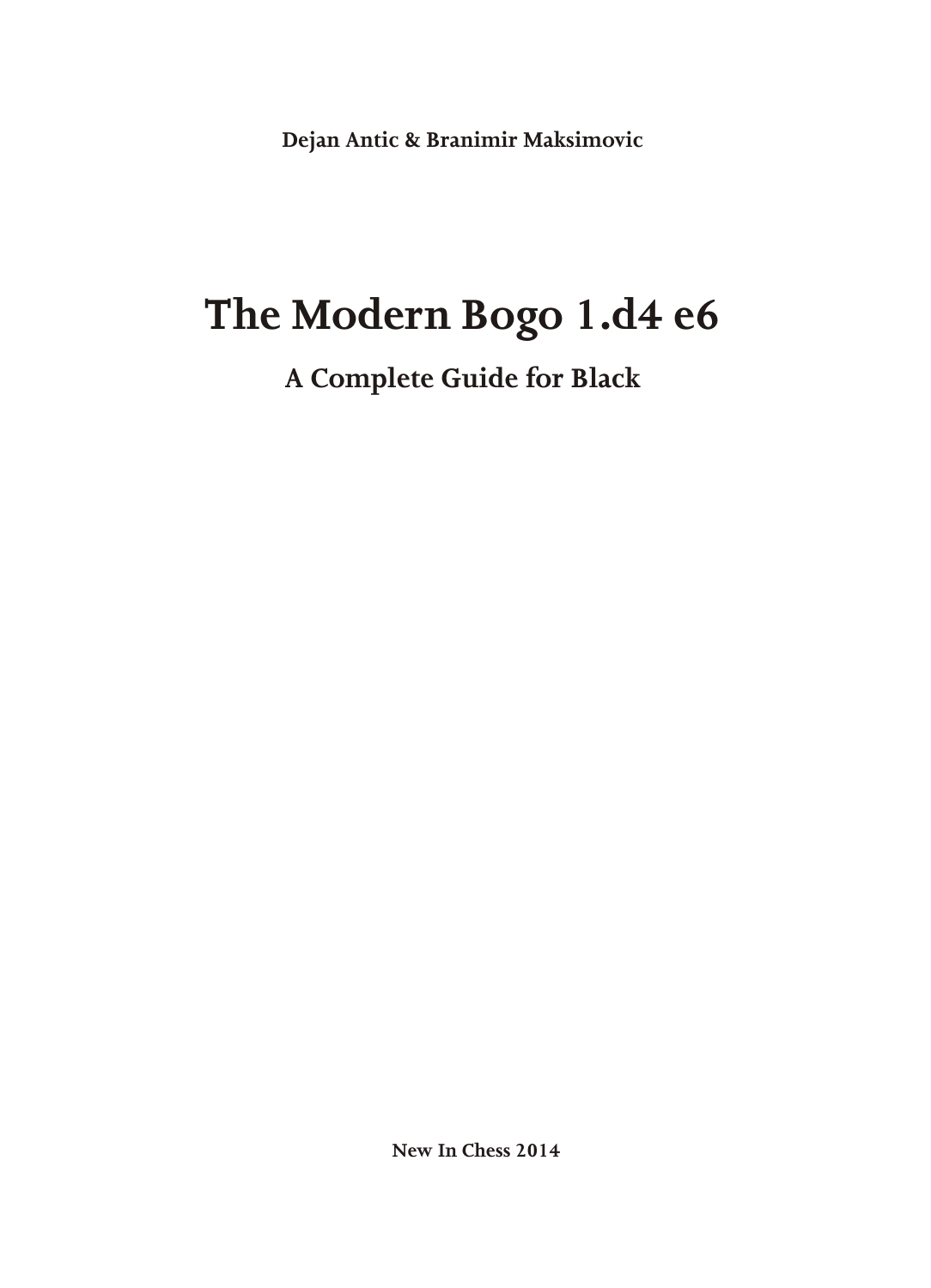### **Contents**

|--|--|

| <b>Section I</b>   | The Exchange $3$ $2 \times 12 + $ $$ $$ $$ $$ $$ $$ $$ $$ |
|--------------------|-----------------------------------------------------------|
| Chapter 1          |                                                           |
| Chapter 2          | Black Fianchetto: 4. 曾xd2 公f6 5.公f3 b6 21                 |
| Chapter 2.1        |                                                           |
| Chapter 2.2        |                                                           |
| Chapter 3          |                                                           |
| Chapter 3.1        |                                                           |
| Chapter 3.2        |                                                           |
| Chapter 4          | The Classical Centre - 4. Ward2 4f6 5.4f3 d5:             |
|                    |                                                           |
| Chapter 4.1        | Black Plays in the Centre with  \cdot 27 70               |
| Chapter 4.2        |                                                           |
| Chapter 5          |                                                           |
| Chapter 5.1        |                                                           |
| Chapter 5.2        |                                                           |
| Chapter 5.3        | 7 We7: Releasing the Tension $-$ 8.cxd5 129               |
| <b>Section II</b>  | The 3c5 System: 3c5 4. &xb4 cxb4 5. 2f3 2f6  139          |
| Chapter 6          |                                                           |
| Chapter 7          |                                                           |
| Chapter 8          |                                                           |
| Chapter 9          | The Fianchetto: 6.g3 0-0 7. $\angle$ g2 d6 8.0-0 181      |
| Chapter 9.1        |                                                           |
| Chapter 9.2        |                                                           |
| Chapter 9.3        |                                                           |
| <b>Section III</b> | The Eingorn System: 325  209                              |
| Chapter 10         | The Accelerated Bogo: Deviations. 210                     |
| Chapter 11         |                                                           |
| Chapter 12         | Nimzo-Type 4.2f3 d6: The Fianchetto 5.g3 239              |
| Chapter 13         | Nimzo-Type 4. 公f3 d6: The Solid 5. 公c3 257                |
| Chapter 14         |                                                           |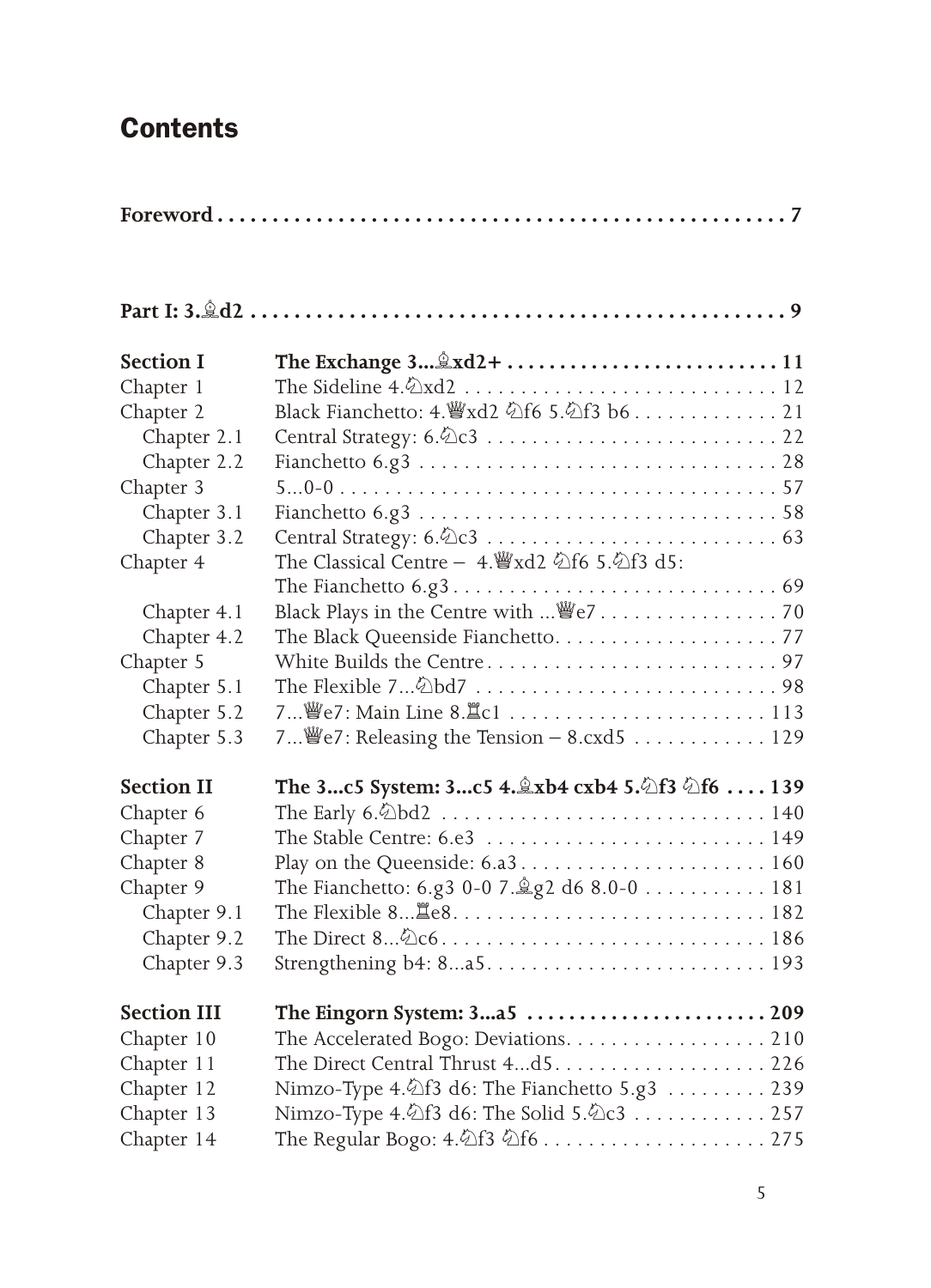The Modern Bogo 1.d4 e6

| Chapter 14.3 The Bogo-Catalan Gambit: 5.g3 d5 $6.\angle\$ g2 304 |  |
|------------------------------------------------------------------|--|
| Chapter 14.4 The Solid 5.g3 d5 $6.\n\&c2.\n \n \n \n \n338$      |  |

### 

| Chapter 15 $3\&64.\&f30-0.\ldots\ldots\ldots\ldots357$      |
|-------------------------------------------------------------|
|                                                             |
| Chapter 15.2 5.a3 $\hat{\mathbb{Q}}$ e7: The Slow 6.e3363   |
| Chapter 15.3 5.a3 e2: The Subtle 6. $\mathscr{C}$ c2 367    |
| Chapter 15.4 5.a3 ge7: Main Line 6.e4 d5 7.gd3 373          |
| Chapter 15.5 5.a3 奠e7: Main Line 6.e4 d5 7.e5 公fd7 8.奠d3377 |
| Chapter 15.6 5.a3 ge7: Main Line 6.e4 d5 7.e5 gfd7 8.b4 387 |
|                                                             |

### 

| Chapter 16.2 Transpositions: $4.\overline{\bigcirc}13 \overline{\bigcirc}16$ 406 |
|----------------------------------------------------------------------------------|
|                                                                                  |
|                                                                                  |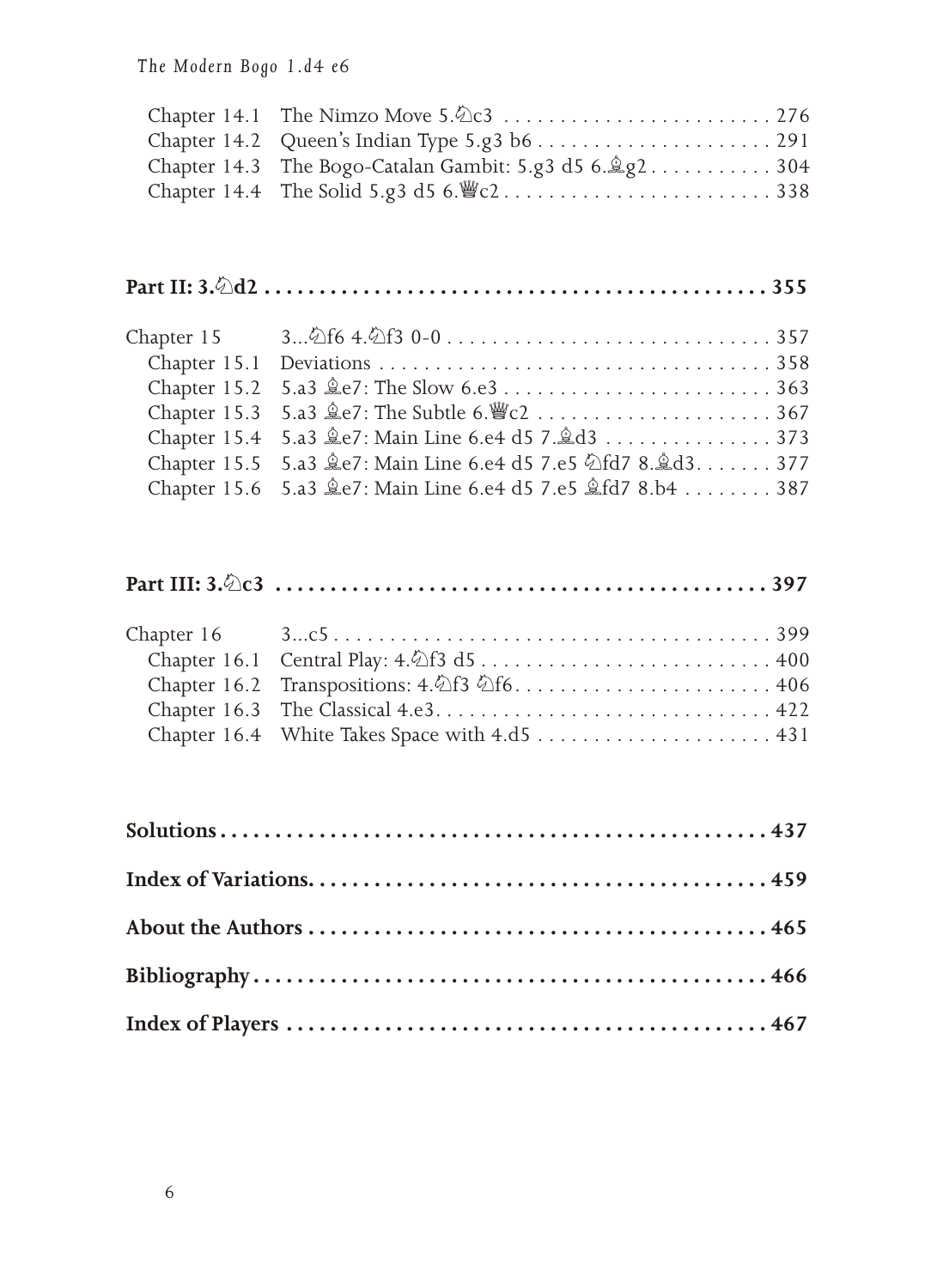# **Foreword**

Two years ago the undersigned authors completed their work on *The Modern French*. This book was warmly received by chess fans and experts alike. As a logical continuation we now present the book *The Modern Bogo*, with which we complete a fullyfledged opening repertoire for black players.

One of the questions that readers as well as the New In Chess editors asked during the course of writing this book, was what our recommendation is if after 1.d4 e6 White continues with 2.e4.With our answer that we recommend 2...d5, entering the French Defence, the next dilemma was whether this book is only for people who play the French with black. Of course, our reply is: no, it is not. More than 90 percent of the material is comprised of the popular theoretical lines in the Bogoand Nimzo-Indian, which are regularly reached via the move order 1.d4  $\&$  f6 2.c4 e6. With this in mind, the book is aimed at a wide reading auditorium. However, because we recommend the move order  $1. d4$  e6, the book has a particular significance to fans of the French Defence.

As mentioned, more than 90 percent of the lines are also reached through the standard transposition with 1.d4  $\triangle$  f6 2.c4 e6. Less than 10 percent of the material covers lines without 2... $\triangle$ f6. As you will find in the book, with this course of action Black deprives White of many Nimzo-Indian lines, and also retains the possibility of striking at the centre while the knight is still on g8. The resulting positions are very original already early in the opening.

The book structure is offering the following chapters: the Bogo-Indian after  $2...\&b4+$ , with transpositions to the standard positions, as well as the regular move order 1.d4  $\&$ f6 2.c4 e6 3. $\&$ f3  $\&$ b4+ 4. $\&$ d2, and now the options 4... $\&$ xd2+, 4...a5 and 4...c5, in all cases with excellent play for Black. In the line with 4...a5 we have also covered the Catalan Opening, with the currently most popular set-up for Black.

In the line 1.d4  $\&$ f6 2.c4 e6 3. $\&$ f3  $\&$ b4+ 4. $\&$ bd2 we suggest 4...0-0, and then possibly 5.a3  $2e7$  6.e4 d5. The play is very dynamic and bears lots of similarities to the Tarrasch French, where the extra tempo with the white pawn on a3 doesn't make a difference since his pawn on  $c4$  and knight on  $d2$  are not compatible. Tournament practice suggests that these lines are the most popular continuations for Black and we believe that our contribution and our new ideas will cement their solid reputation.

In order to increase the legibility of this book we have used a special feature in the Index of Variations (in the back of the book). Although we advocate (and use) the move order 1.d4 e6 2.c4  $\&b4+$  throughout this book we appreciate that the great majority of the material in this monograph can be classified under the regular Bogo-Indian Defence: 1.d4  $\triangle$ f6 2.c4 e6 3. $\triangle$ f3  $\triangle$ b4+.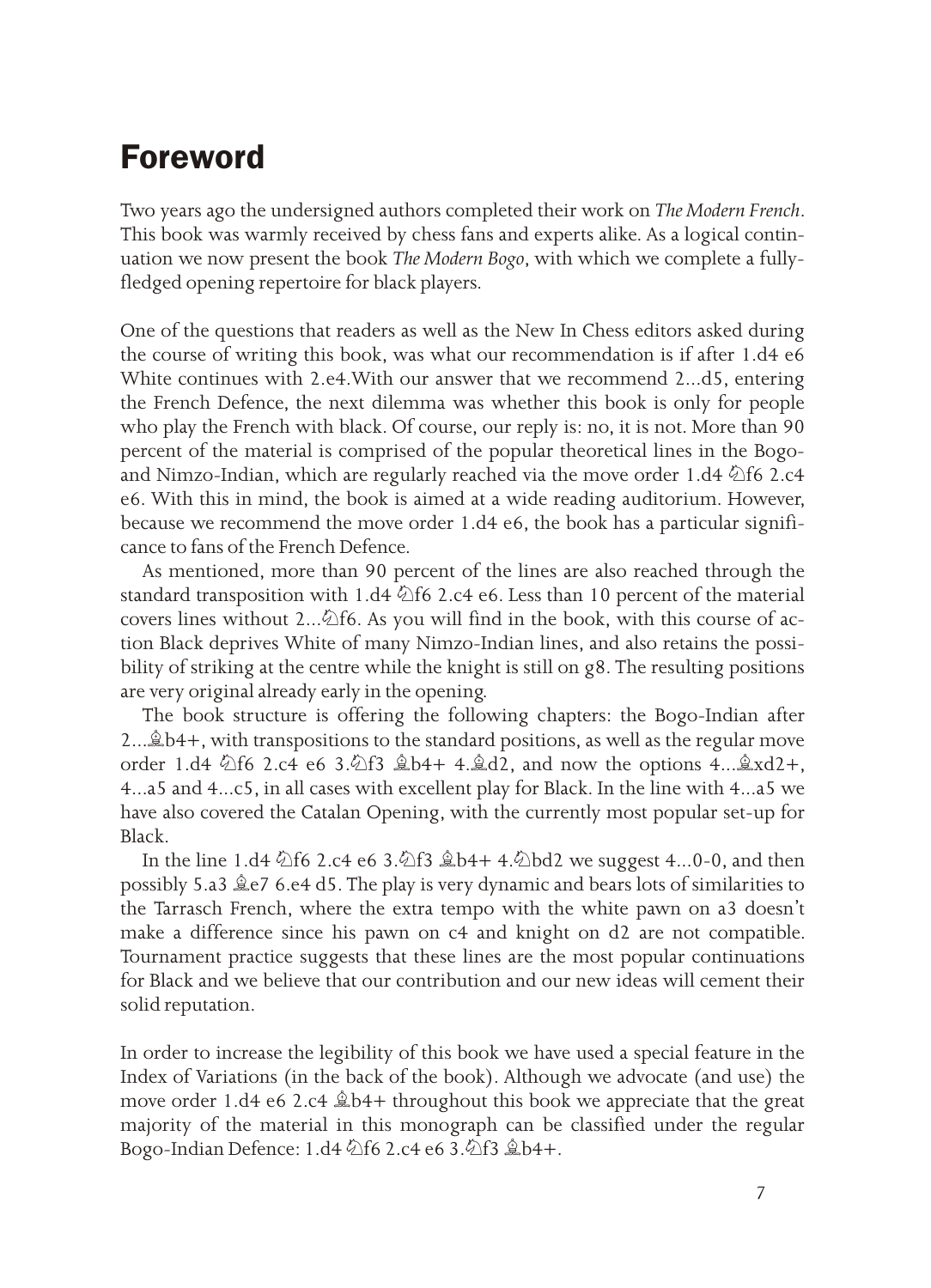The Modern Bogo 1.d4 e6

So we strictly follow the order in which each line is presented but have made a distinction between lines with or without the insertion of  $\triangle f3$  and  $\triangle f6$ . Hence the page numbers in the Index of Variations may at times seem slightly chaotic, but we feel it's the best way to enable the reader to find where any given line or position is examined in our book.

We are grateful to the people who actively participated in the work on this book: the translators Mr Vladimir Krpan and IM Aleksandar Davidovic, as well the editors of New In Chess. Our gratitude also goes out to Mr Goran Urosevic, the founder of Chessdom.com, who helped with corrections in the final stages.

*Dejan An tic and Branimir Maksimovic, June 2014*

# **Explanation of Symbols**

**The chessboard**   $with its coordinates:$ 



- $\Box$  White to move
- $\blacksquare$  Black to move
- ® King
- **響** Queen
- 置 Rook
- **鱼** Bishop
- À Knight
- White stands slightly better  $\pm$
- Black stands slightly better â
- White stands better 土
- Black stands better  $\mp$
- +- White has a decisive advantage
- Black has a decisive advantage  $-+$
- balanced position  $\! =$
- unclear position  $\infty$
- compensation for the material ¤
- good move !
- excellent move !!
- bad move ?
- blun der ??
- interesting move !?
- dubious move ?!
- initiative  $\uparrow$
- counterplay ÿ
- mate #
- correspondence corr.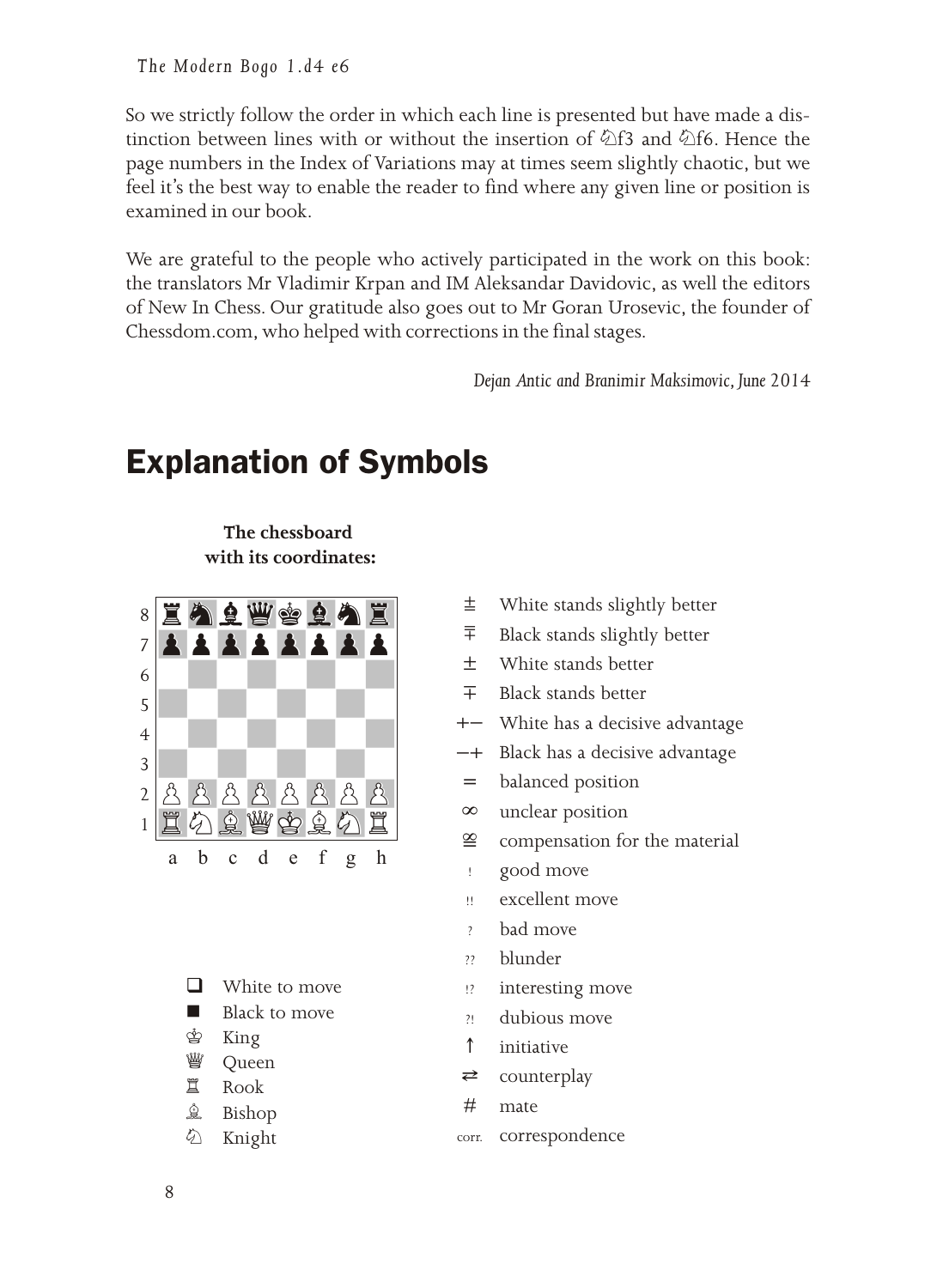### **Chapter 3.1**

# **Fianchetto 6.g3**



In this move order Black is on time to control the central e4-square, as opposed to the lines starting with 6.  $\&$  c3 which we cover in Chapter 3.2. However, it appears that in this type of Queen's Indian Defence, without dark-squared bishops, this is not enough for full equality. We should also note that this position can be reached with a different move order: 1.d4 4f6 2.c4 e6 3.4f3 b6 4.g3  $\&b4+ 5.\&d2$  $\&$ xd2+6.  $\&$ xd20-0.

For  $6...d5$  – see Chapter 4.1.

For 6...d6 7.  $g$  2  $\&$  c6 8.  $\&$  c3 e5 – see Chapter 3.2.

7. C3 鱼b7

 $7 \dots$  \$ a 6 8 . e 4 $\pm$ .

#### 8. g2

Here Black usually chooses between simplifying with 8... De4, the classical 8...d5, or the flexible 8...d6.

#### $8...d6$

Introducing the standard plan, with the main idea of attacking the white centre with  $...$ e6-e5 or  $...$ c7-c5.

A) The thematic 8... 2e4 does not promise equality.



A1)  $9.$  C2 is inaccurate, however: 9... 公xc3 10. 公g5 營xg5 11. 盒xb7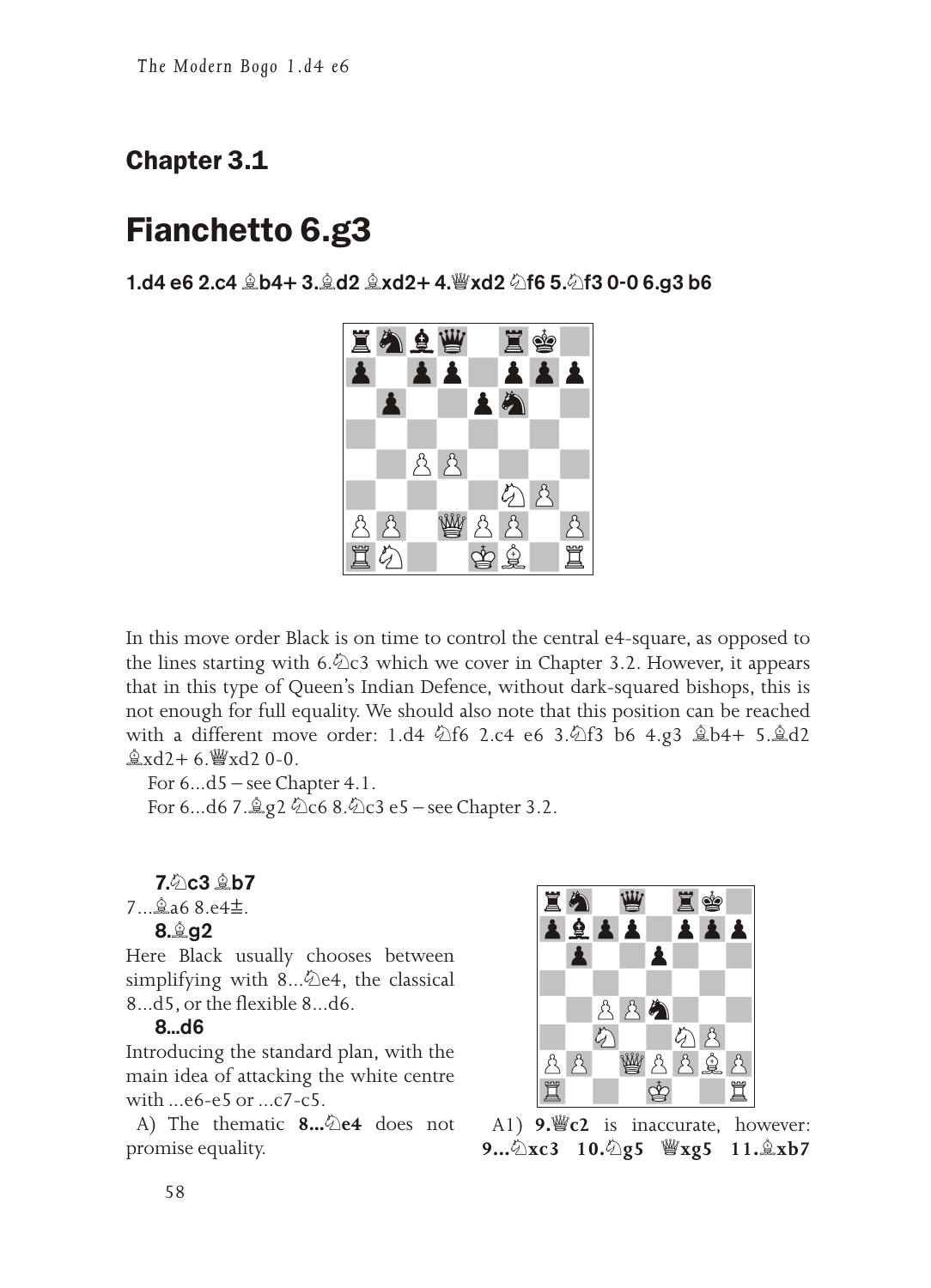⊘xe2! This move would not be possible with the white queen on d3. 12. xe2 Now if 12. xa8 勾xd4!, 12... Qc6 13. xa8 Xxa8 14. Wd3 d5 15.0-0 Xd8 with certain compensation, Komodo CCT-Critter 1.6, Internet (blitz) 2013. 16.f4 響f5 17. gxf5 exf5 18.cxd5 公xd4 19. f2 <u>Lxd5</u> 20. Lac1 c5 21.b4 會f8 22.bxc5 bxc5 23. Lfe1;

A2) 9.  $\triangle$ xe4  $\triangle$ xe4 Black is controlling the important e4-square, but this is only temporary. 10.0-0 d6



Now White has three typical procedures to fight for the key square e4:

A21) 11. 肾4 盒b7 11... f5? 12. ②g5±. 12.e4 公d7 13. fe1 響e7 14. ad1 e5 15.  $\mathbf{42} \pm \mathbf{transposes}$  to the type of position we cover under 8...d6 9.0-0 公e4;

A22) 11. 曾e3 盒b7 12. 曾d3 f5 13. e3 Or 13. @ e1 盒xg2 14. @ xg2 ⊘d7 with approximate equality, Ma Zhonghan-Yu Shaoteng, Tianjin 2013. 13... Le8 14.c5 公d7 15.cxd6 cxd6 16. ac1 公f6 17. 公h4 盒xg2 18. 公xg2 19. @ d3 營 $d7=$  $\triangle$ d5 Vallejo Pons-Safarli, Nakhchivan 2011;

A23) 11. e1 盒xg2 12. exg2 公d7 13.e4 e5 14. De3 White has exchanged the bishops and succeeded in pushing e2-e4. Despite his somewhat passive set-up, Black has a healthy pawn structure and the material is reduced. It shouldn't be difficult to hold a draw:

14. exd4 15. Wyxd4 Wf6 16. Wyxf6 公xf6 17.f3 with some space advantage for White but the most likely result is a draw, Lengyel-Ivkov, Stip 1977.

A3) 9. d3 公xc3 No equality even after 9...f5 10. De5! (also possible is 10.0-0 公xc3 11. \$xc3 ge4 12. Eac1 響f6 13.d5 響xc3 14. Ixc3 のa6 15.dxe6 dxe6 16. 包d4± Eingorn-Grekh, Cappelle la Grande 2013) 10... ①c5 (10... ②d6 11.d5±) 11.dxc5 鱼xg2 12. lg1 鱼c6 13.0-0-0 響f6 14.f4 bxc5 15.2xc6 dxc6 16.e4 2a6 17.e5 響e7 18. 響f3± Polugaevsky-Dokhoian, Belgrade 1988. 10.2g5



Here 10... Waxg5 simply fails to 11. xb7 公xe2 12. xa8!, so 10. . 公e4, and now:

A31) 11. xe4 盒xe4 12. WYxe4 WYxg5  $13.$  Wxa8  $\Diamond$  c6 14. Wh7  $\Diamond$  xd4



This is the critical position for the evaluation of the exchange. Black has given up the rook for the pawn and for an ac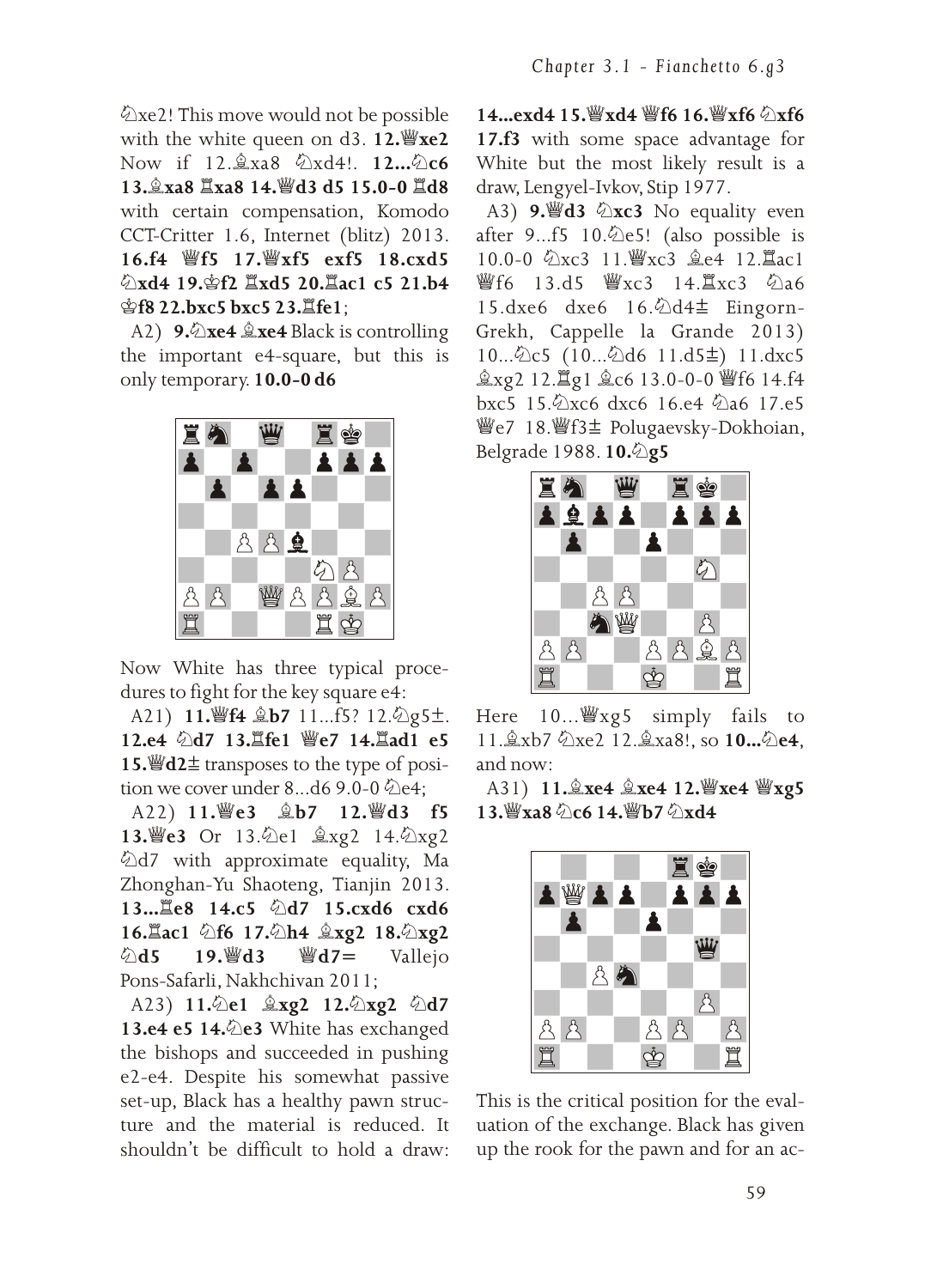tive knight on d4. His pawn structure is healthy and intact and his king is safer. White is still having trouble with the king in the centre.

The position is very dynamic and interesting to explore further, so it is no wonder that it was seen in a game between two World Champions.

15. d1 c5 15... | e5 ?! is weaker: 16.e3 公c2+ 17. ge2 d5 18. ld2<sup>+</sup> and there is no good escape route for the knight, Euwe-Capablanca, 8th match game, Amsterdam 1931; 15... [as also] okay: 16. 9f1 響e5 17. 9g2 d5 with fine play for Black, Cordova-Cori Tello, Montcada 2012. 16.e3 4 c2+ 17.\$d2 *Wf5* 18. Wg2 2b4↑



And Black is at least equal, Euwe-Capablanca, 10th match game, Amsterdam 1931.

A32) 11. xe4 2c6 12.0-0 国b8 Or 12...f5 13. 仑c3 響f6 14.e3 公b4 15. 曾d2 鱼xg2 16. gxg2 2c6 17.b3 2d8 18.f4 公f7 19.e4± with a massive centre and for active play White, Indjic-Radovanovic, Vrnjacka Banja 2012. 13. c3 2b4 14. 曾d2 gxg2 15. gxg2 c6 16.a3 4 a6 17.e4 d5 18.cxd5 cxd5 19.e5 Black has succeeded in trading the bishop but he is left with a passive knight. 19... 2c7 20. ac1 曾d7 21. Ic2  $\angle$  20.1 ( $\angle$ b5 23. $\angle$ xb5  $\angle$ xc2 24. Xc2 響xb5 25. Xc7±



White has seized the c-file and the 7th rank, Sargissian-Yu Yangyi, Ningbo 2011.

B) Black can also try 8...d5, after which White can apply different methods in the fight for the initiative: 9.cxd5 Or 9. 包e5 2bd7 10.0-0 響e7 11. 響f4 (11. fd1  $\mathbb{E}$ fd8 12. 曾f4±, Z. Polgar-A. Schneider, Stara Zagora 1990) 11...c6 12. fd1 Ifd8 (12... 2xe5 13. dxe5 公d7=) 13. Lac1 公f8 14.e4± Antic-Lajthajm, Vrnjacka Banja 2008. 9...exd5 In case of 9... $\sqrt{2}$  xd5 White would have an advantage in the centre:  $10.0\n-0$   $\textcircled{2}d7$ 11. Lac1±, Gligoric-Tartakower, Saltsjöbaden 1948. 10.0-0 響e7 Or 10... のbd7 11. Iac1 Ie8 12. Ifd1 a6 13. 響c2 公f8 14.b4 響e7 15. 響b3 公e6 16.e3 耳ab8 17. ②e5±, Beliavsky-Kasimdzhanov, Pune 2004. 11. ac1 公bd7 12. Life1 c6 13. lf4 耳fe8 14. 公h4±



White has better chances, with the black bishop passively placed on b7,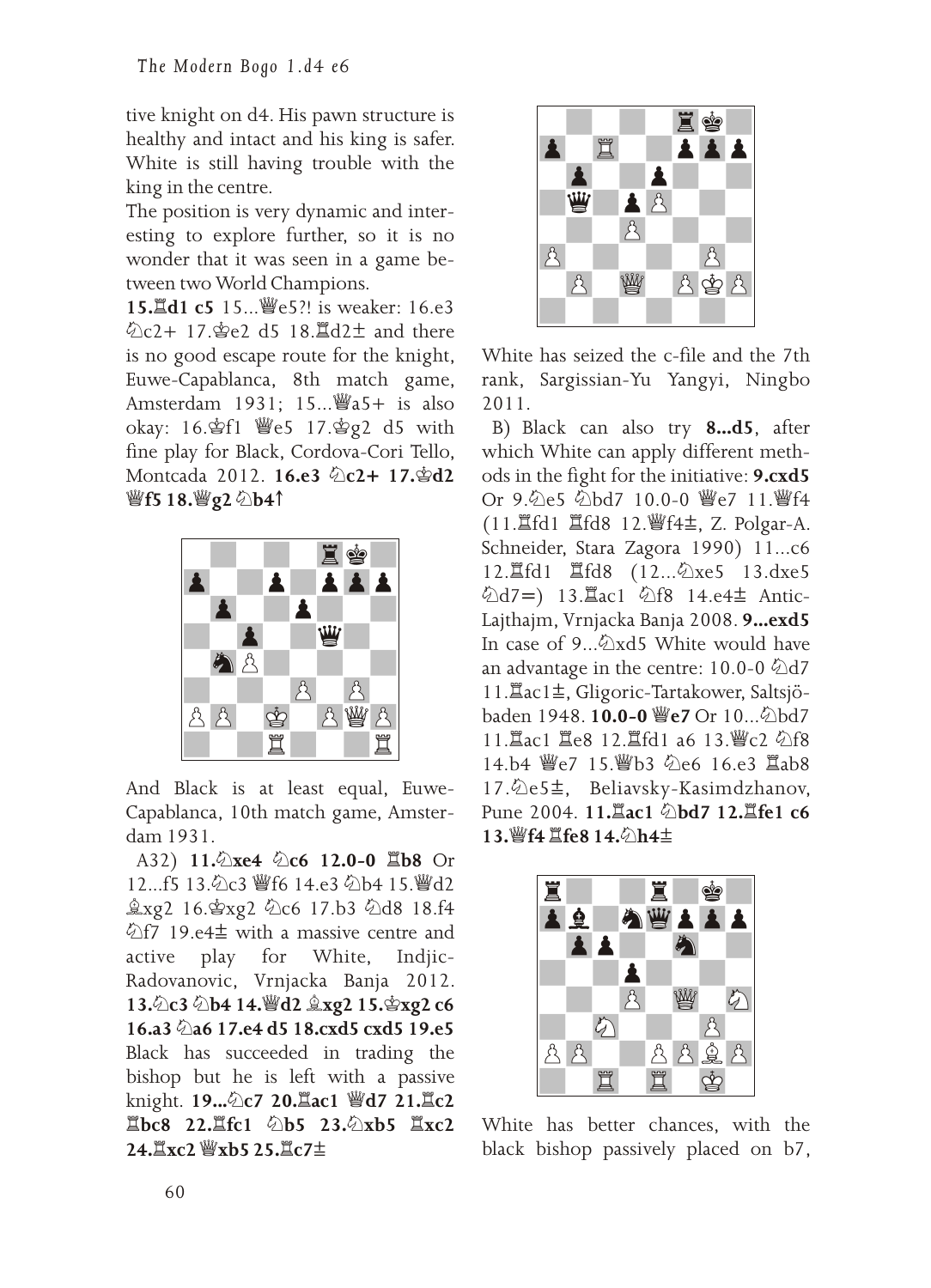Miljkovic-Karpov, Nis (rapid match) 2010.

### 9.0-0

It is also possible to play the the matic 9.d5 e5 (or 9...a5 10.  $\triangle$ d4 e5 11.  $\triangle$ db5  $\textcircled{2a6}$  12.0-0  $\textcircled{2c8}$  13.b3  $\textcircled{2d7}$  14.a3 with a small space advantage for White, Sargissian-Parligras, Legnica 2013) 10.0-0 公bd7 11.公e1 a5 12.公d3 公c5 13.f4 exf4 14.gxf4 Ie8 15. 公xc5 bxc5 16.e4 **ga6** 17.b3 a4 18. ae1 公d7 with mu tual chances, Ivanchuk- Kharitonov, Tashkent 1987.



9... **hd7** 

On 9... De4, after 10. Dxe4  $\&$ xe4 11. F4 (11.  $\mathbb{E}$ fd1 2d7 12.  $\mathbb{E}$ ac1 曾e7 13. @e3 \f6 14.d5 \exf3 15.exf3 e5= Gavrilov-Milosevic, Basle 2013) **11...** \$**b7** 12.e4 公d7 13. Life1 曾e7 **14.Õad1 e5 15.©d2 a5**...

White can now immediately take on e5. In case of  $15...\overline{2}$  fe8, after  $16.\overline{d}$  xe5!? (with  $16.\n\text{Wc2}$  we can transpose to Kasparov-Akopian below) 16... $\&$ xe5 17.6\d4 f6 18.b3  $\Xi$ ad8 19.f4  $\Im$ f7  $20.$  介f5 彎f8 21. 彎c3± White has lots of space and very active play, Dautov-Larsen, Bad Homburg 1998. 16.dxe5! Earlier 16.  $\angle$  c2  $\pm$  was played, and although the white bishop is not very attractive, White's surplus in space and good central control grant him some advantage, Feller-Dorfman, Internet (blitz) 2006. 16... $\triangle$ xe5 17. $\triangle$ d4 $\pm$  with a slight space advantage that is typical for this structure.

10. @c2 @e7 11.e4 e5 12. Life1  $\mathbb{\tilde{H}}$ fe8 13. $\mathbb{\tilde{H}}$ ad1 $\pm$ 



White is more active thanks to his space advantage in the centre, Kasparov-Akopian, Internet (blitz) 1998.

### **Conclusion**

In the opening stage, Black manages to control the e4-square, however this doesn't provide equality. The problem is that Black doesn't have any direct influence on the centre, and quite often White can align three pawns on the 4th rank. In truth, Black's position is flexible and without weaknesses, although somewhat passive. His play is based on undermining White's centre with ...d7-d6 and ... e6-e5, or ...d7-d6 and ...c7-c5. In case Black implements ...d7-d5, White will also have an easier and more active game due to the absence of dark-squared bishops.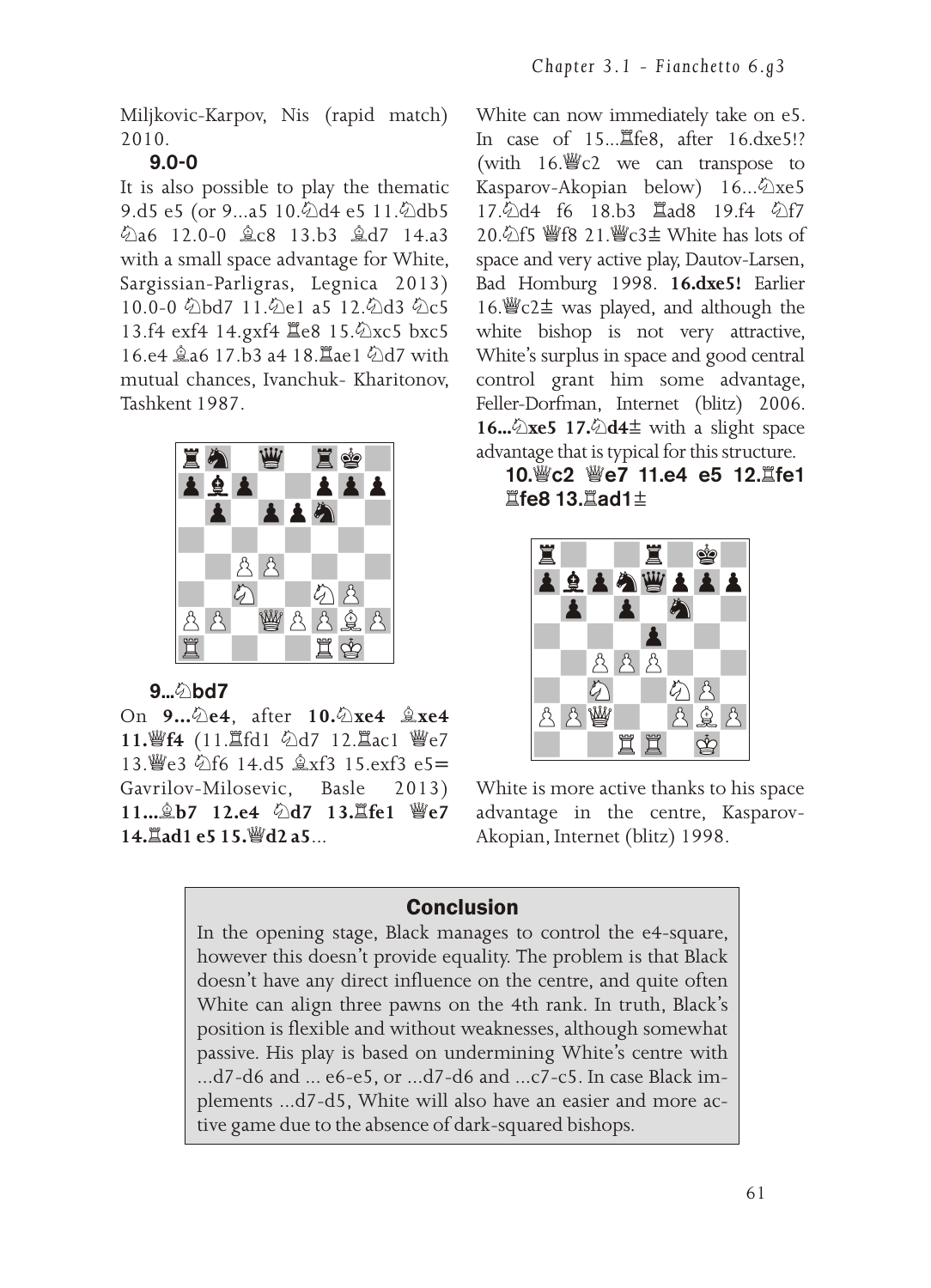### **Chapter 15.3**

### 5.a3 ge7: The Subtle 6. Wc2

1.d4 e6 2.c4 இb4+ 3. Ad2 Af6 4. Af3 0-0 5.a3 இe7 6.  $\degree$  c2



This is an interesting move order, favoured especially by grandmaster Zdenko Kozul. In addition to transposing to the main line with 7.e4, White has additional options of 7.g3 and 7.e3. We will devote most of our attention to the theoretical duel with 7.e4, considering that the other possibilities aren't a real challenge for Black

 $6.h4$ 



The attempt to capture space on the queenside, at such an early stage, gives Black additional possibilities, for example: 6...a5 7.b5 c5 8.dxc5 In case of

 $8.6x$ c6 bxc6 9.c5 d6 10.cxd6  $\frac{36}{2}$ xd6 11.e4 曾c7 12. b2 c5 13.dxc5 盒xc5 14. kxf6 gxf6 15. kc4 kb7 16.0-0 **Id8 17.曾e2 2c6 18. fc1 曾e7 and** here the bishop pair guarantees Black a pleasant game in the long run, Moiseenko-Vitiugov, Ningbo 2011. 8... xc5 9. b2 b6 10.g3 gb7 11. g2 奠e7 12.0-0 d6 13.e4 公bd7 14.公d4 彎c7 15.彎e2 耳fe8 16.f4 e5 17.公f5 **©c5** 18. ©xe7+ ₩xe7 19.f5 Xac8 20. ae1 h6 with excellent chances for Black, Shirov-Tomashevsky, Sochi  $2012$ 

6...d5 7.e4 A)  $7.83$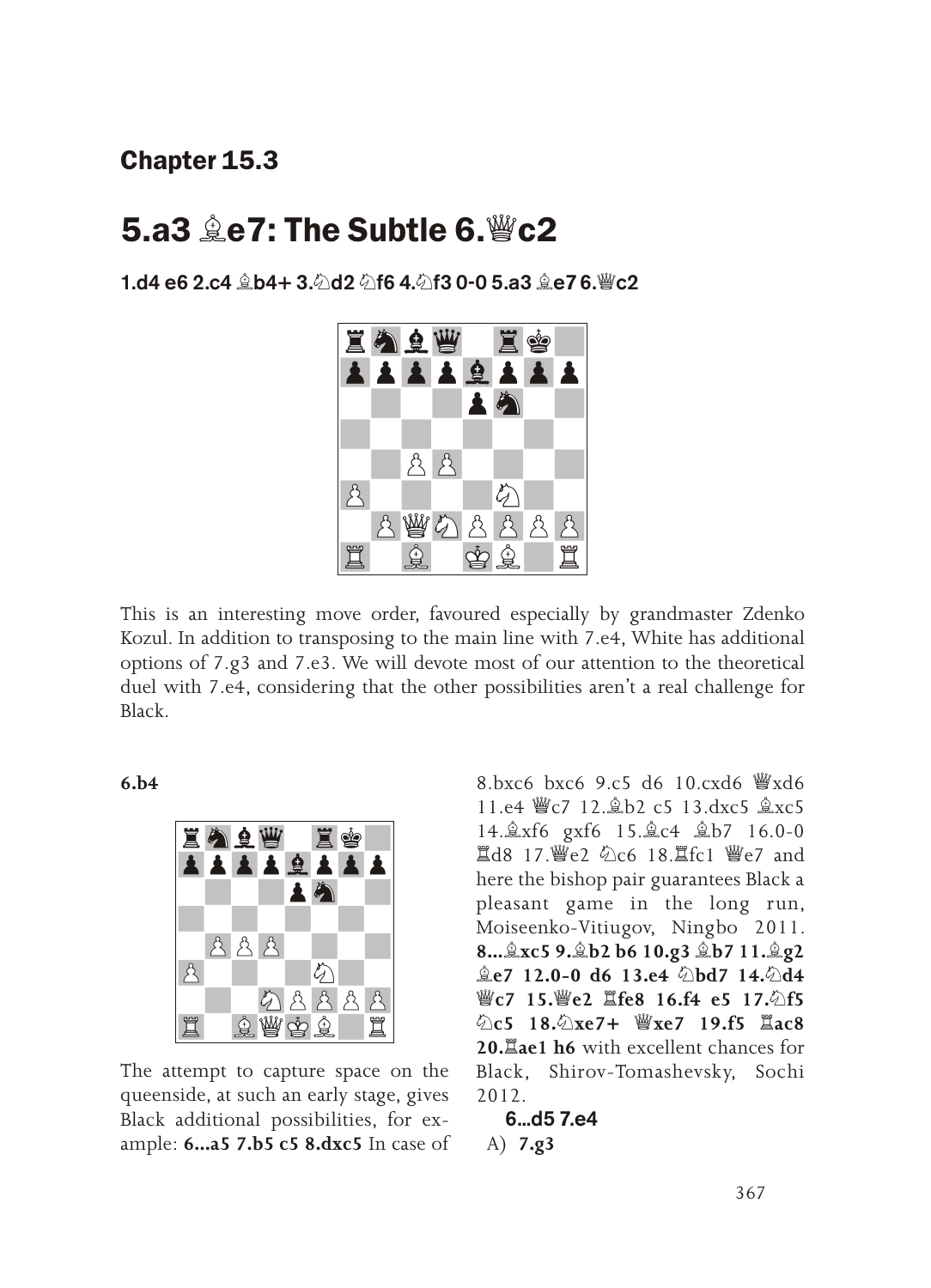

**7...b6 8.Ãg2 Ãb7** 8...c5!? 9.dxc5 bxc5 10.0-0 盒b7 11.cxd5 exd5 12. al **△bd7 13.△h4 Ⅲe8 (13...曾b6 14.△f5**  $E$ fe8 15.e4  $E$ f8 16.exd5  $E$ xd5 17.2c4 <sup>幽</sup>e6 18. <del>g</del>xd5 のxd5 19.b3 の7b6 20.外fe3 外xe3 21.外xe3 耳ac8 22.鼻b2 c4 23.  $\sqrt{2}xC4$   $\sqrt{2}xC4$  24. bxc4  $\sqrt[1]{2}xC4$   $\sqrt[1]{2}-\sqrt{2}$ Kizov-Antic, Skopje 2011)  $14.\text{\textcircled{2}}\mathsf{f}5 \text{ \textcircled{2}}\mathsf{f}8$ 15.Àc4 ½-½ Kozul-Dizdar, Medulin 1997. **9.0-0 Àbd7 10.b4 dxc4 11.Àxc4 c5 12.©b2 cxd4 13.©xd4 Àe4 14.Ãb2 Ãf6 15.©e3 Ãxb2 16.Àxb2 Àdf6 17.Àe5 Õc8** with equal chances, Kozul-Predojevic, Rijeka 2010;

 B) **7.e3 b6 8.Ãd3 c5 9.0-0 cxd4 10.exd4 dxc4 11.Àxc4 Ãb7 12.Àce5 ©d5 13.Ãg5 Õc8 14.©e2 Àc6** with an unclear position, Laylo-Ni Hua, Ho Chi Minh City 2012;

 C) **7.b4 b6 8.Ãb2 Ãb7 9.c5 a5 10.e3 axb4 11.axb4 Àc6 12.Õxa8 ©xa8 13.Ãc3 bxc5 14.dxc5 d4! 15.exd4 Àd5 16.b5 Àcb4 17.Ãxb4 Àxb4 18.©b1 Åxf3 19. Axf3 @a3 20. @d2** with an attack for Black, which unfortunately doesn't win (1-0, 27) Kozul-Palac, Sibenik 2012.

#### 7...c5

With this move we transpose to one of the main branches. We will give the most important games and some rich analysis with plenty of possibilities for both sides.



 $8.\text{dxc5}$  dxe4  $9.\text{\&}$ xe4  $\text{\&}$ xe4 10. @xe4 2c6 11.b4

**11.Ãf4 f5** and now:

 A) **12.©e3 ©a5+ 13.©d2 ©xd2+ 14. Åxd2** 14. \$xd2 **Åxc5** 15. **Åe3 Åe7** 16.b4 (16. $\text{Sc3}$   $\text{L}$ f6+) 16...f4 with an initiative for Black. **14...e5 15.** $\angle$ **c3** 15.b4 e4Ê. **15...e4 16.Àd4**



 A1) **16...Ãxc5 17.Àxc6 bxc6 18.b4** 18. 免e2 耳d8 19. b4 臭e7 20. 0-0 臭e6 21. 當fd1 會f7 22.f3 奠g5 23.fxe4 奠e3+ 24. 宫f1 fxe4 25. 宫e1 c5 26. 罝ab1 鼻d4 27.®d2 g5 28.®c2 ®g6 29.bxc5 **盒xc5 30.** $[$ f1 ½-½ Kosulin-Petrov, LSS email 2007. **18...Ãe7 19.0-0-0** 19.Ãe2 Ãe6 20.0-0 a5 (20...Õad8 21.Õad1 ®f7 22.Ãd4 Õd7º) 21.b5 cxb5 22.cxb5 Õfc8 23.Ãd4 Ãc4 24.Ãxc4+  $\mathbb{Z}$ xc4 25. $\mathbb{A}$ e3 \$f7 with chances for both sides in the endgame, Javorsky-Bucek, ICCF email 2010. **19...a5 20.bxa5 c5** with a complex endgame, Manso Gil-Galanov, ICCF email 2008;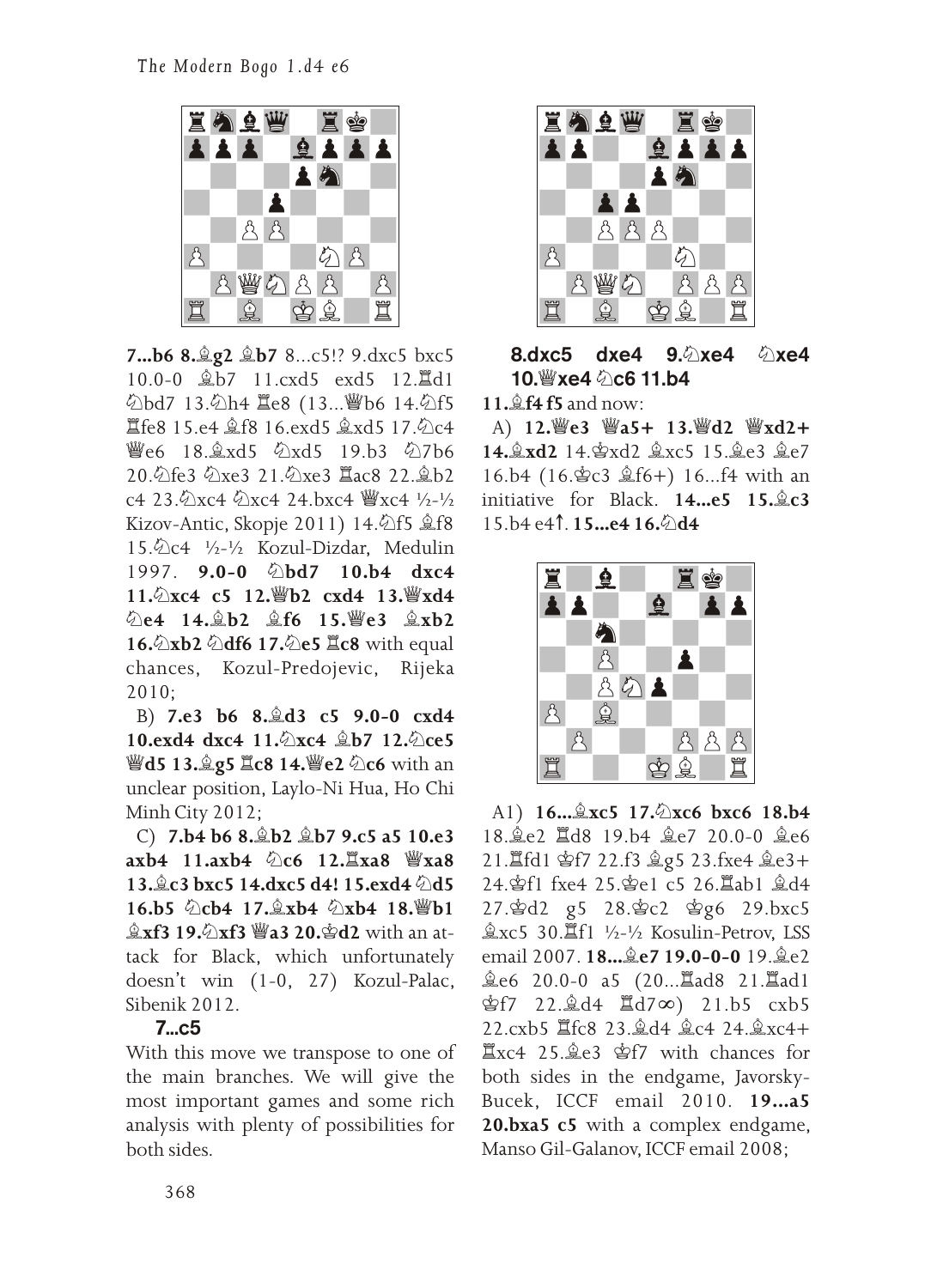A2) 16...a5!?N A new and interesting attempt to create more tension. 17.2xc6 bxc6 18.b4 ge6 Black has compensation for the sacrificed pawn. due to his better piece development. In addition, there are many tactical possibilities, so let's see what may follow:

A21) 19. d2 f4! 19. h4 20. f3 axb4 21.axb4 Ixa1 22. xa1 Ia8 23. b2 耳a2 24. 空c1 鼻e7 25. fxe4 fxe4 26. gb1 耳a4 27. gc3±, 20. ge2 e3+ 21.fxe3 fxe3+ 22.曾e1 22.曾d3 盒f5+ 23. \$xe3 Iae8→. 22...axb4 23.axb4  $\Xi$ xa1 + 24. $\angle$ xa1 $\Xi$ b8 25. $\angle$ c3  $\angle$ xc5!:

A22) 19. e2 axb4 20. axb4 Ixa1+ 21. xa1 国a8 22. c3 国a3 23. 空d2 **耳a2+24. ☆d1 f4 25. 耳e1** 



25... g5!≌ 25... gf6 26. gxf6 gxf6 27. h5 f5 28.b5 耳xf2 29. le2 耳f1+  $30.\&c2 \pm 26.\&h5$  e3 27.fxe3 fxe3 28.h4 鱼h6 29.鱼e2 g6 29...鱼f5 30.b5 宫g7 34. 曾c7+宫g8 35. 曾d8+



With a draw.

30. d 3 30. b 5 cxb 5 31. c 6 g 7 32. g f 3 盒xc3 33. xe3 b4 34. Xxe6 b3 35.c7  $\angle 12 +=$ . 30... $\angle 2g7$  31. $\angle xg7$   $\angle 12+$  $32.\text{Sc1}$   $\overline{2}xd3$   $33.\text{ch6}$   $\overline{2}c3+34.\text{ch2}$  $\Xi$ xc4 35. $\Xi$ xe3  $\hat{\mathfrak{D}}$ f7= We see that after this interesting novelty, Black has a very rich game in all lines.

B)  $12.\n%c2$  and now:



12... &xc5!? An active approach! If instead 12... 曾a5+ 13. gd2 (13. 曾d2  $\frac{w}{2}$ xd2+ leads to the endgame which we mentioned in the previous text, with excellent chances for Black) 13... 響c7 14.b4  $(14.0-0-0$  e5<sup> $\uparrow$ </sup>) 14...a5! $\uparrow$   $\Delta$ 15. d1 axb4 16.axb4 e5. 13. d1 響f6 14. g5 14. b4 e5 (14. . 2d4!?) 15. g5 *W*g<sub>6</sub>∞ with the idea 16.bxc5 e4 17. d6 響h5. 14... 響g6 15.b4



15...e5! Black makes good use of his development advantage, denying White a harmonious positioning of his pieces.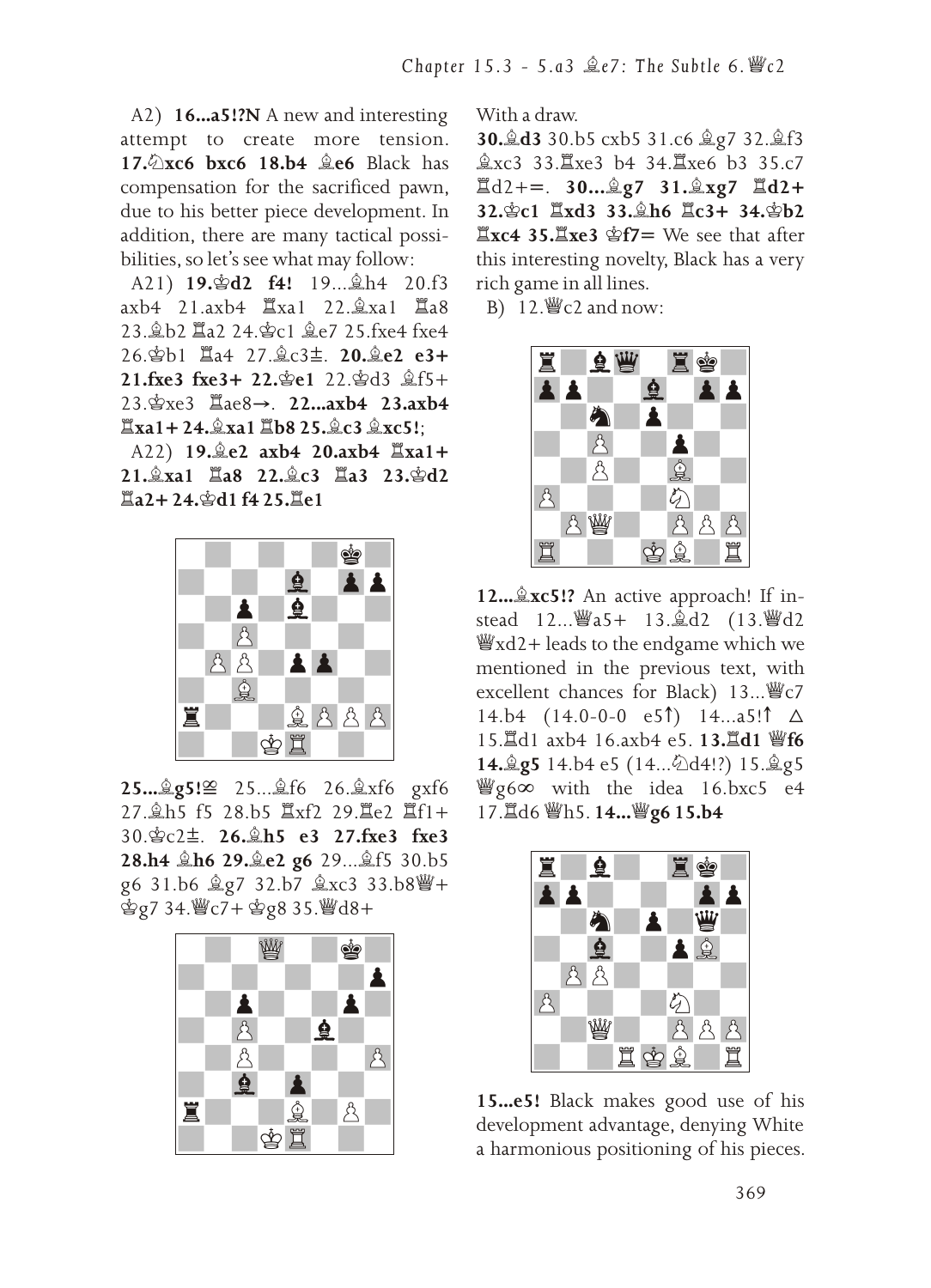# **Index of Variations**

# $1. d4 e6 2.c4 \& b4 + (without ... \& f6)$



3. **42** 



|    | 直身真曹空 |  |       |  |                             |
|----|-------|--|-------|--|-----------------------------|
|    |       |  |       |  | $4.9 \times 12.9 \times 6.$ |
|    |       |  |       |  |                             |
|    |       |  |       |  |                             |
|    | 98    |  |       |  | $4 \le x d$                 |
|    |       |  |       |  | [446 5.46]                  |
|    |       |  |       |  |                             |
| 買め |       |  | 幽空鱼公置 |  | [5. 公f3 公f6]                |

# 3...a5



| 直身全曹雪          |                                                                 |
|----------------|-----------------------------------------------------------------|
| <b>TAALALA</b> |                                                                 |
|                |                                                                 |
| A STATISTICS   | 4.6\f3 d5                                                       |
| 自负负<br>.       |                                                                 |
|                |                                                                 |
| $A A A B$<br>A | $5.\&xb4.\dots\dots\dots\dots\dots\dots\dots\dots\dots\dots230$ |
| 買め<br>- 幽空食の買  |                                                                 |
|                |                                                                 |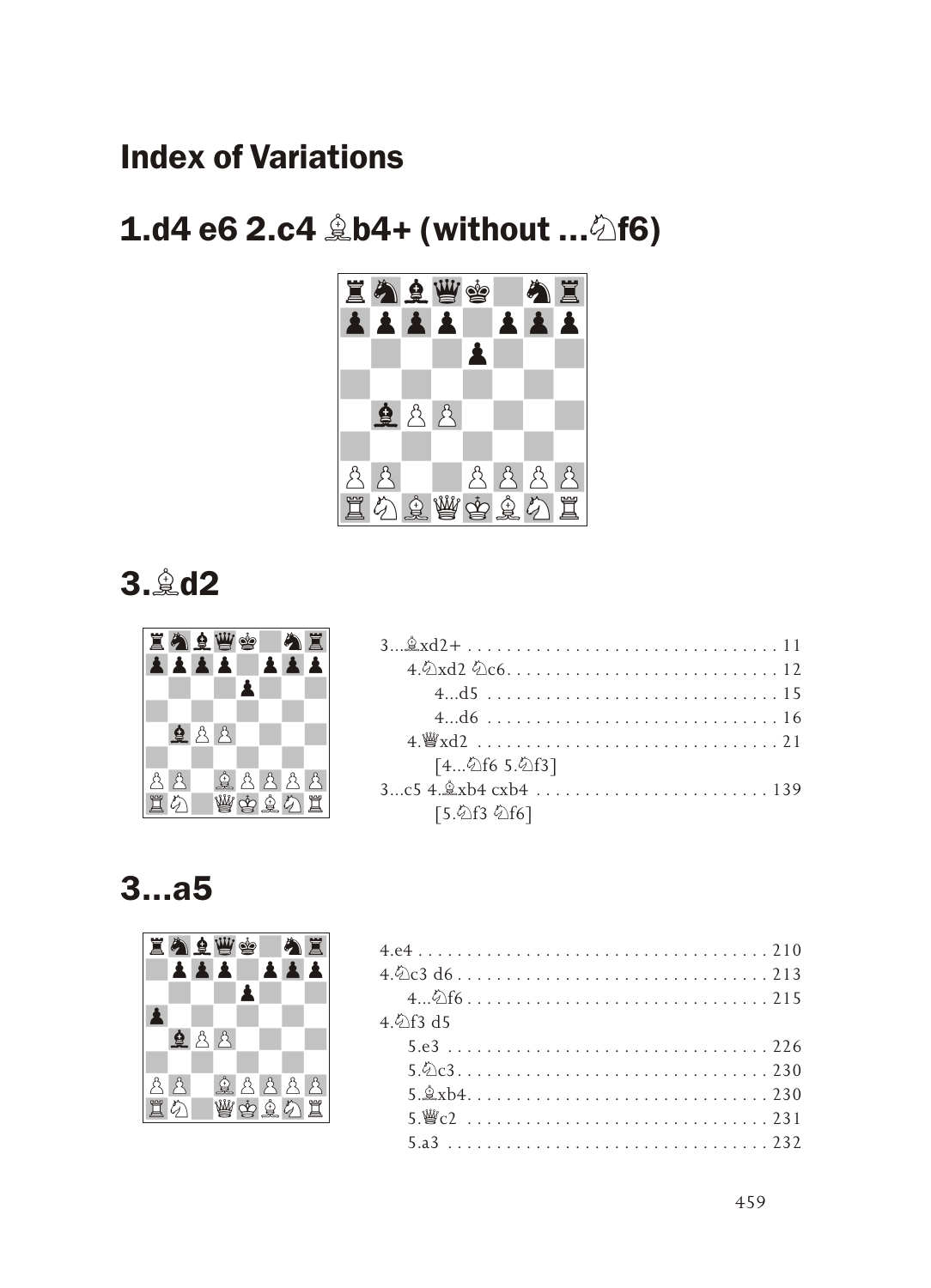| [5公f6]                                                                            |
|-----------------------------------------------------------------------------------|
|                                                                                   |
|                                                                                   |
|                                                                                   |
|                                                                                   |
| $5.\circledcirc$ $3.\circ\dots\dots\dots\dots\dots\dots\dots\dots\dots\dots\dots$ |
| [446]                                                                             |

# 3. 2d2



# **3. 2c3**

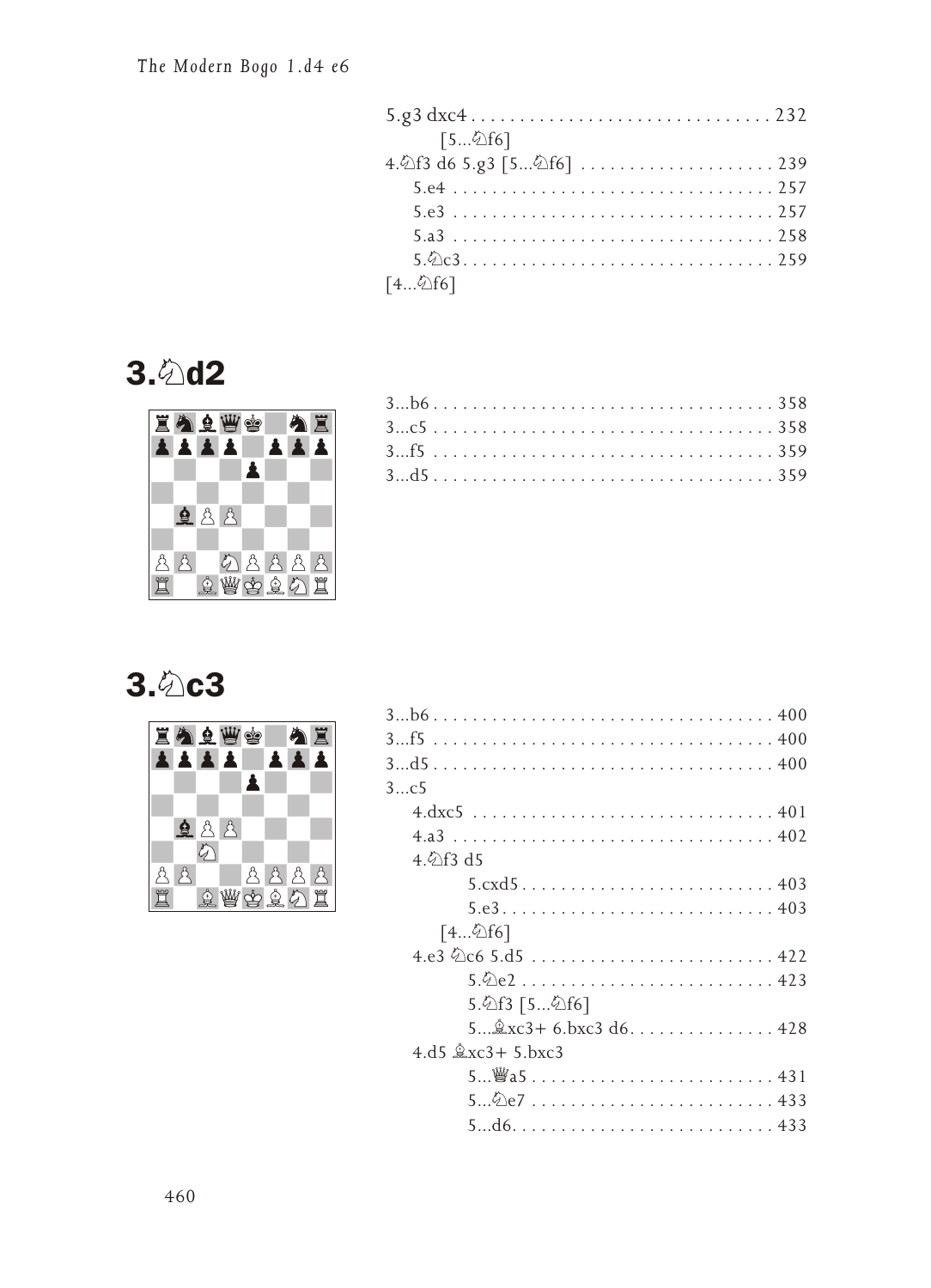# 1.d4 **公f6 2.c4 e6 3.公f3 b4+**



# 4. **4.**



| 4 gxd2 5. 曾xd2                                                                   |
|----------------------------------------------------------------------------------|
| 5b6                                                                              |
|                                                                                  |
|                                                                                  |
| $50-0$                                                                           |
|                                                                                  |
|                                                                                  |
| 5d56.g3                                                                          |
|                                                                                  |
|                                                                                  |
|                                                                                  |
|                                                                                  |
| 7. \∰e7                                                                          |
|                                                                                  |
| $8.\&d3\ldots\ldots\ldots\ldots\ldots\ldots\ldots\ldots\ldots\ldots\ldots\ldots$ |
| 8.a3120                                                                          |
|                                                                                  |
| 8.cxd5129                                                                        |
| 4 $c5.9$ xb4 $cx$ b4                                                             |
|                                                                                  |
|                                                                                  |
|                                                                                  |
|                                                                                  |
|                                                                                  |
|                                                                                  |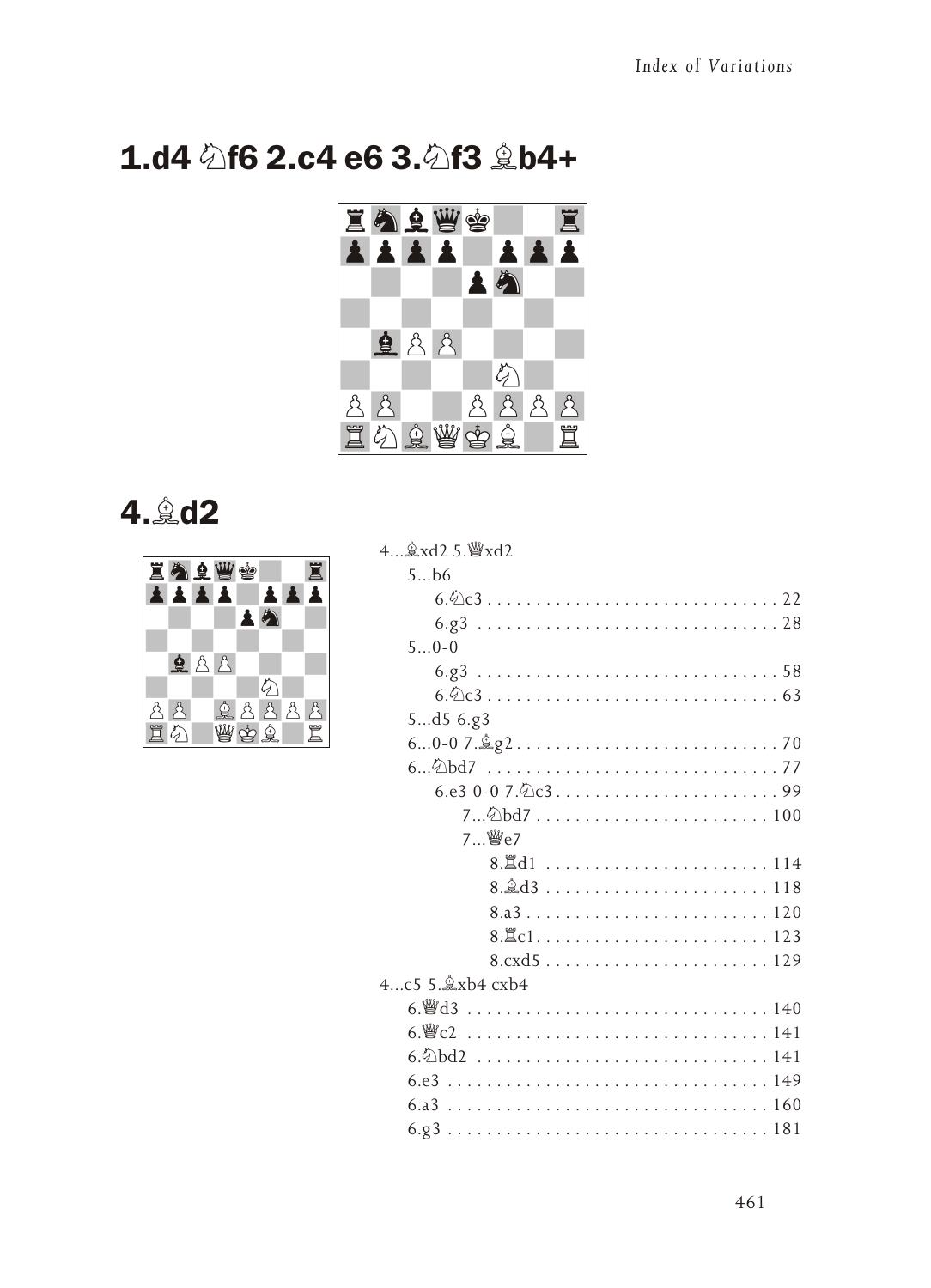| 60-07. g2 d6 8.0-0                                                                                                                                                                                                           |
|------------------------------------------------------------------------------------------------------------------------------------------------------------------------------------------------------------------------------|
| 8 <sup>置</sup> e8  182                                                                                                                                                                                                       |
|                                                                                                                                                                                                                              |
|                                                                                                                                                                                                                              |
| 4a5                                                                                                                                                                                                                          |
|                                                                                                                                                                                                                              |
| $5.\n\&c2\n \n \n \n \n \n \n276$                                                                                                                                                                                            |
|                                                                                                                                                                                                                              |
| 5.6c3                                                                                                                                                                                                                        |
|                                                                                                                                                                                                                              |
|                                                                                                                                                                                                                              |
| 5.g3                                                                                                                                                                                                                         |
|                                                                                                                                                                                                                              |
|                                                                                                                                                                                                                              |
| $6. \text{cxd}5 \ldots \ldots \ldots \ldots \ldots \ldots \ldots \ldots 305$                                                                                                                                                 |
|                                                                                                                                                                                                                              |
| 6. Felix contracts and $6.$ FeC $1.001$ . The set of $1.001$ and $1.001$ and $1.001$ and $1.001$ and $1.001$ and $1.001$ and $1.001$ and $1.001$ and $1.001$ and $1.001$ and $1.001$ and $1.001$ and $1.001$ and $1.001$ and |

# 4. 2 bd2



| $40-0$                                                                                |
|---------------------------------------------------------------------------------------|
|                                                                                       |
|                                                                                       |
|                                                                                       |
| 5.a3 $$e7$                                                                            |
|                                                                                       |
|                                                                                       |
|                                                                                       |
|                                                                                       |
|                                                                                       |
| 7. gd3 c5 8.dxc5                                                                      |
|                                                                                       |
|                                                                                       |
|                                                                                       |
| 7.e5 公fd7 8. d3 c5 9.h4                                                               |
|                                                                                       |
|                                                                                       |
|                                                                                       |
|                                                                                       |
| 8.b4 a5 9.b5 c5                                                                       |
| $10.\&b2\ldots\ldots\ldots\ldots\ldots\ldots\ldots\,387$                              |
| $10.\overset{\circ}{\otimes} d3 \ldots \ldots \ldots \ldots \ldots \ldots \ldots 389$ |
| 10.cxd5 389                                                                           |